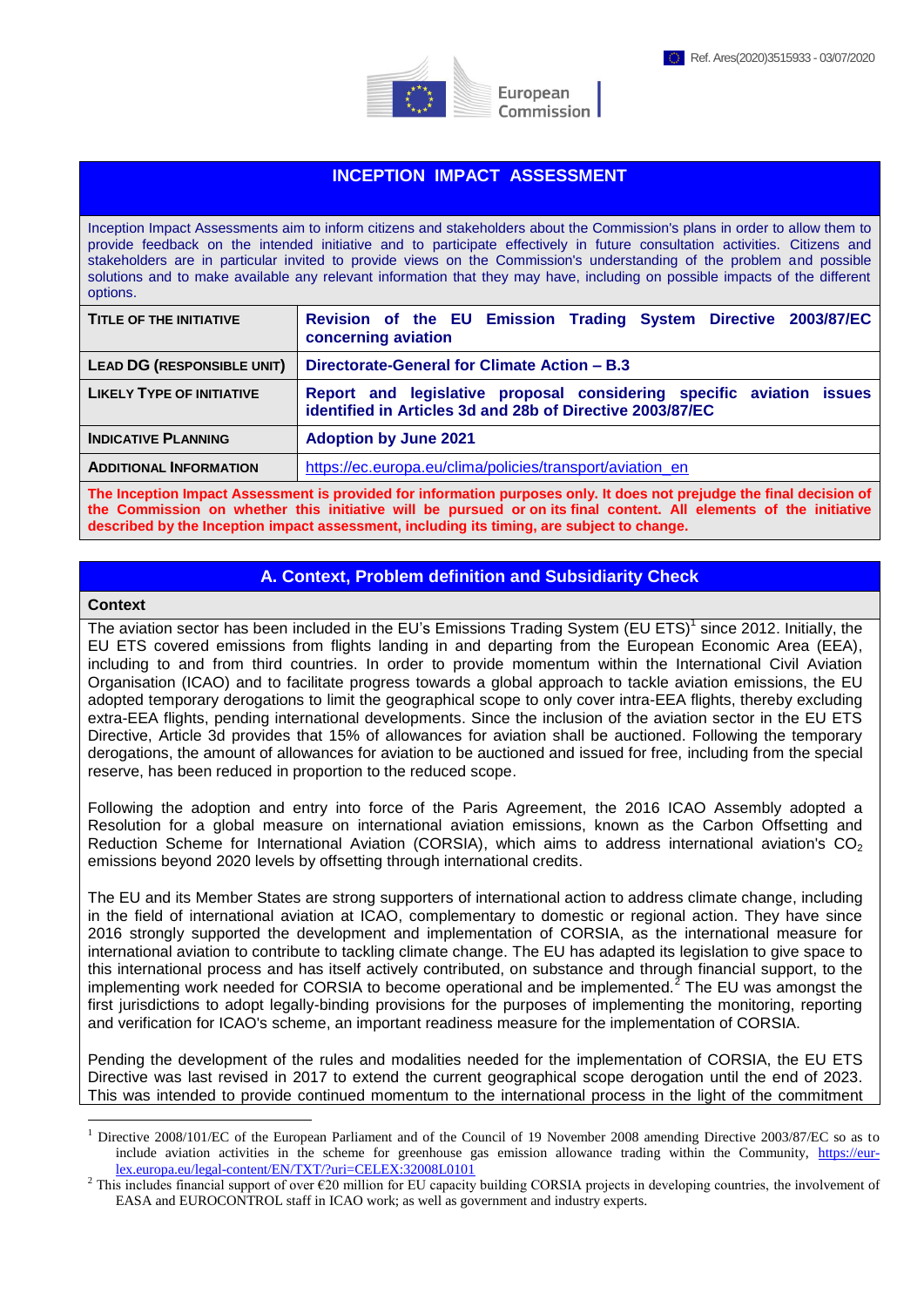made by the EU and its Member States to take part in CORSIA from its "pilot phase" (as of 1 January 2021), subject to certain conditions.<sup>3</sup> The 2017 revision notably requests the Commission to address the specific issues identified in Articles 3d, and 28b of the EU ETS Directive in a report. According to the revised Directive, the Commission is to present a report to the European Parliament and to the Council in which it shall assess CORSIA in relation to a set of features and consider (a) increasing the percentage of auctioning from the current levels and (b) ways to implement CORSIA in Union law through a revision of the EU ETS Directive and, where appropriate, accompany this report with a legislative proposal that is consistent with the Union economy-wide greenhouse gas emission reduction commitment for 2030 with the aim of preserving the environmental integrity and effectiveness of Union climate action. This work will be considered in the context of the European Green Deal and the objective of enhanced climate ambition for 2030.

#### **Problem the initiative aims to tackle**

Aviation today accounts for 2-3% of global  $CO_2$  emissions. In addition, aviation causes non-CO<sub>2</sub> climate impacts.<sup>4</sup> The CO<sub>2</sub> emitted in 2017 from all flights departing from the EU28+EFTA is estimated around 184 million tons of  $CO_2^5$ . At EU-level, aviation made up 3.6% of total  $CO_2$  emissions, or 13.4% of  $CO_2$  transport emissions in 2017. These shares are set to grow further given the sector's consistent and enduring over-average growth relative to other economic sectors, including in the EU. While at the global level,  $CO<sub>2</sub>$  emissions are increasing by around 3% per year, aviation's emissions covered by the EU ETS have increased on average by 5% year-on-year between 2013 and 2018. By 2040, international aviation emissions could rise by up to 150% compared to 2020.<sup>6</sup> These growth forecasts take into account the incremental technology improvements that may reduce fuel consumption and emissions by 1% to 1.5% annually. The continued rise of aviation emissions represents an increasing challenge in terms of reaching the EU's economy-wide greenhouse gas emission reduction target and commitments under the Paris Agreement.<sup>7</sup> This will also require increased efforts from the aviation sector to contribute to achieving the objectives of the Agreement, namely to limit the global temperature increase to well below 2°C compared to pre-industrial levels and efforts to pursue 1.5°C. At EU level, this was last substantiated in the 2019 European Aviation Environment Report.<sup>8</sup>

All sectors of the economy should contribute to the EU's economy-wide emission reduction commitments, including aviation, including to contribute to a climate neutral EU. As regards aviation's contribution to the EU's climate commitments, it is important to assess the environmental, economic (including competitiveness), and social impacts (including regional connectivity and affordability of mobility services) of different policy options, as well as interaction with any relevant EU legislation such as the Renewable Energy Directive or the Energy Taxation Directive. Given the greater amounts of third country aviation  $CO<sub>2</sub>$  emissions compared to EU emissions (roughly four times higher, and expected to increase faster in the future), international implications should also be considered (i.e. relations with ICAO and international partners), and their respective impacts/performance in terms of emission reduction efforts. The assessment also needs to be consistent with the EU commitment under the Paris Agreement and further efforts to increase ambition for 2030. In this context, it is important to bear in mind that the ambition level of CORSIA may evolve over time (if not terminated in 2035) and that CORSIA and the EU ETS (international offsets versus intra-EU/EFTA emission reductions) are of a different nature.

As regards the auctioning share, currently, under the EU ETS, around 5 million aviation allowances are auctioned and 30.5 million aviation allowances are allocated for free to airlines. Carbon pricing has an important role to play in meeting the EU's climate targets. The lower the free allocation - or, inversely, the higher the auctioning share the more operators account for negative environmental impacts and focus on reducing greenhouse gas emissions. In this context, it will be important to look at the ability of the aviation sector to pass on the cost of required emissions units and to consider alignment with other sectors and the competitiveness between different modes of transport.

# **Basis for EU intervention (legal basis and subsidiarity check)**

Legal basis for any EU intervention would be Article 192 of the Treaty on the Functioning of the European Union (TFEU). In respect of the objectives to be pursued, it refers to Article 191 TFEU. Thus it can be relied upon for the purposes of preserving, protecting and improving the quality of the environment, protecting human health, prudent

<u>.</u>

<sup>3</sup> Through the 2016 Bratislava declaration of Directors General of Civil Aviation, see [https://www.icao.int/environmental](https://www.icao.int/environmental-protection/documents/2016-bratislava_declaration.pdf)[protection/documents/2016-bratislava\\_declaration.pdf,](https://www.icao.int/environmental-protection/documents/2016-bratislava_declaration.pdf) [https://www.icao.int/Meetings/a40/Documents/WP/wp\\_102\\_en.pdf](https://www.icao.int/Meetings/a40/Documents/WP/wp_102_en.pdf) (see Section  $(1.4)$ 

<sup>&</sup>lt;sup>4</sup> As mandated by Art. 30(4) of the EU ETS Directive, work is ongoing to further understand these impacts to enable a determination of next steps to be taken, as appropriate.

<sup>&</sup>lt;sup>5</sup> EEA greenhouse gas - data viewer: https://www.eea.europa.eu/data-and-maps/data/data-viewers[/greenhouse-](https://www.eea.europa.eu/data-and-maps/data/data-viewers/greenhouse-gases-viewer)gases-viewer

<sup>&</sup>lt;sup>6</sup> ICAO, 2019. See [https://www.icao.int/environmental-protection/Pages/ClimateChange\\_Trends.aspx](https://www.icao.int/environmental-protection/Pages/ClimateChange_Trends.aspx)

<sup>7</sup> UNFCCC Paris Agreement (FCCC/CP/2015/10/Add.1)[, https://unfccc.int/resource/docs/2015/cop21/eng/l09r01.pdf](https://unfccc.int/resource/docs/2015/cop21/eng/l09r01.pdf)

<sup>&</sup>lt;sup>8</sup> See[: https://www.easa.europa.eu/eaer/](https://www.easa.europa.eu/eaer/)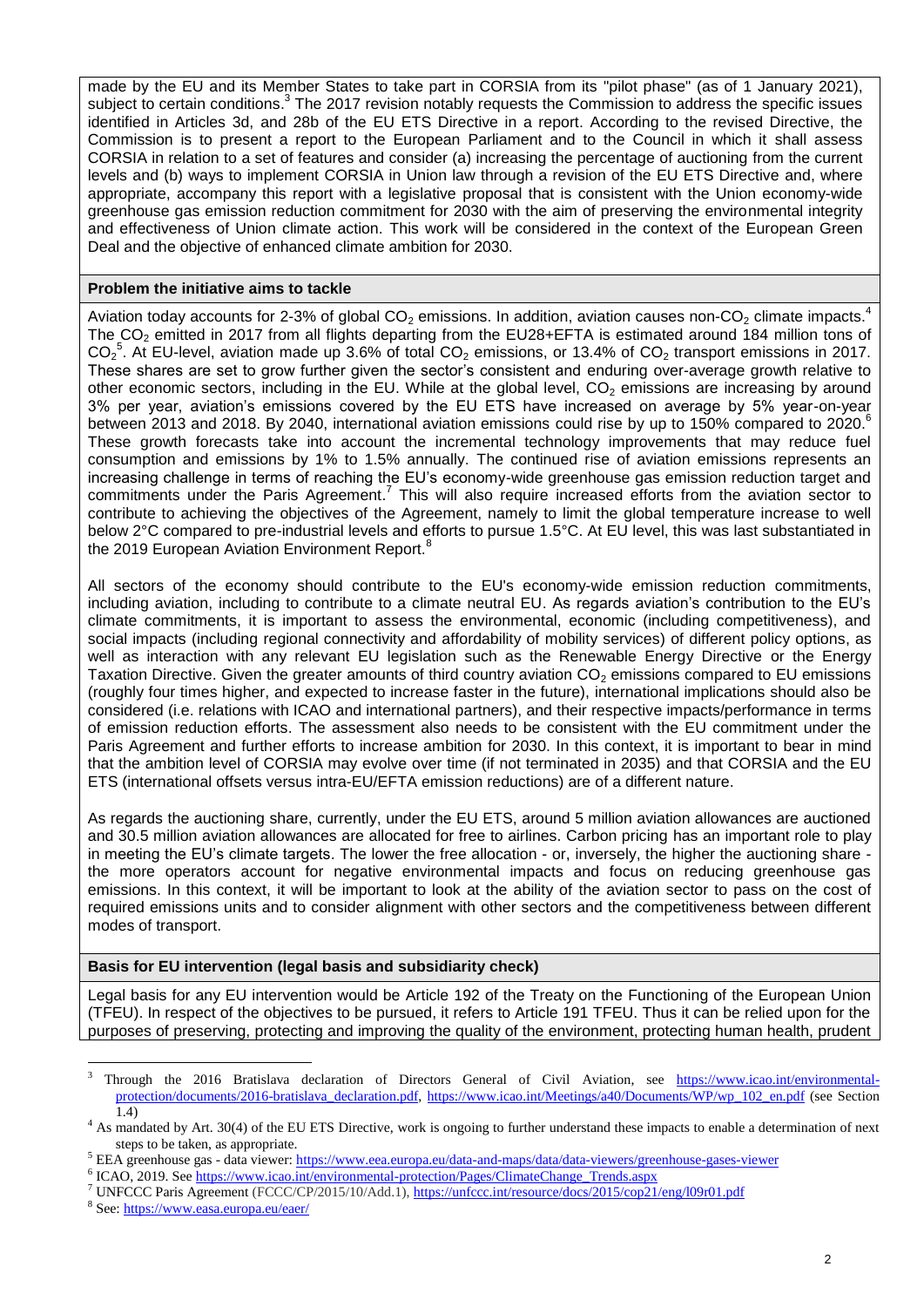and rational utilisation of natural resources and promoting measures at international level to deal with regional or worldwide environmental problems, and in particular combating climate change.

Any amendment to the ETS Directive can only be brought about by the EU. More generally, acting at EU level is more efficient than acting at the Member State level, in terms of scale – the larger an emission trading system is, the more cost-efficient the emission reductions are – and also because almost 90% of GHG emissions from aviation in the EU result from transnational aviation. Furthermore, acting at EU level prevents distortion of competition in the internal market by ensuring that the environmental requirements are harmonised across the EU. In order to avoid distortions of competition in comparable circumstances, it is important that all flights on the same route be treated in the same way. This harmonized approach through an EU emission reduction tool (cap and trade system) allowed for aviation's contribution to the EU 2020 climate objective and is set to ensure consistency with the 2030 target.

Considering that the 2017 revision requests the Commission to present a report on the cost pass-through of the aviation sector with the intention of making a proposal to increase the percentage of auctioning and that these rules are fixed in an EU Directive, EU action is needed to address this mandate.

Against the backdrop of ICAO's 2016 Assembly Resolution on CORSIA, the EU ETS Directive as revised in 2017, mandates the Commission to present a report to the European Parliament and to the Council in which it shall consider ways for CORSIA to be implemented in Union law through a revision of the EU ETS Directive. To ensure a joint effort of EU Member States towards meeting the EU's climate objectives and to avoid any market distortion, it is essential for the EU to continue to act to ensure a harmonised approach to implementation of CORSIA across all Member States. An EU legal act is required for MSs to apply CORSIA for those flights covered by the geographical scope of application of Directive 2003/87/EC as set out in its Annex I, i.e. flights departing from airports in the EU/EFTA and arriving to other airports in EU/EFTA or to third countries and, incoming flights to airports in the EU/EFTA from third countries.

# **B. Objectives and Policy options**

1

The overall objective of this initiative is to secure the aviation sector's adequate contribution to the Union's climate objectives, while taking account of any potential impacts, including on mobility in Europe.

It is recalled from the outset that under the EU ETS Directive (Article 28a) the current situation is that only requirements for flights within the EU/EFTA apply. However, in case no amendment to the EU ETS Directive is adopted by the European Parliament and Council by December 2023, thereafter the EU ETS for aviation would automatically revert back to its initial scope, namely covering all flights departing from airports in the EU Member States and all EFTA States (hereafter "EU/EFTA") and arriving to other airports in EU/EFTA or to third countries and, if not exempted through delegated legislation, incoming flights to airports in the EU/EFTA from third countries. As regards whether and how to implement CORSIA by the EU and its Member States, at least the following policy options are to be assessed:

- 1) **EU ETS full legal scope**: In case no amendment is adopted by the European Parliament and Council by December 2023, the EU ETS for aviation would cover flights departing from airports in the EU/EFTA and arriving to other airports in EU/EFTA or to third countries and, if not exempted through delegated legislation, incoming flights to airports in the EU/EFTA from third countries (exercising empowerment in Article 25a of the EU ETS Directive).
- 2) **Intra-EU/EFTA ETS only:** Maintaining the status quo, the EU ETS would be applied exclusively and confined to the scope of the system as currently applied: allowance surrendering obligations for aircraft operators would be based solely on emissions from flights between aerodromes located in the EU/EFTA, with the exception of flights between EU outermost regions and other regions of the EU/EFTA (including other outermost regions), while including flights within any given outermost region.<sup>9</sup> NB: in this option, CORSIA is neither applied to ETS-exempted routes.
- 3) **CORSIA only**: Only CORSIA would be applied to international flights, non-domestic intra-EU/EFTA flights, flights to and from the EU/EFTA States (including their outermost regions) and third countries.
- 4) **ETS-CORSIA "clean cut"**: The EU ETS would continue to apply to the current intra-EU/EFTA scope, as in option 2 above, and CORSIA would be introduced for extra-EU/EFTA flights, i.e. flights to and from EU/EFTA States (including their outermost regions) and third countries. In other words, the EU ETS would be applied as at present and CORSIA would be applied to all other flights (to the extent that CORSIA is applicable to them).

<sup>&</sup>lt;sup>9</sup> Without prejudice to the exemption in Annex I of Directive 2003/87/EC: "(i) flights performed in the framework of public service obligations imposed in accordance with Regulation (EEC) No 2408/92 on routes within outermost regions, as specified in Article 299(2) of the Treaty, or on routes where the capacity offered does not exceed 30 000 seats per year"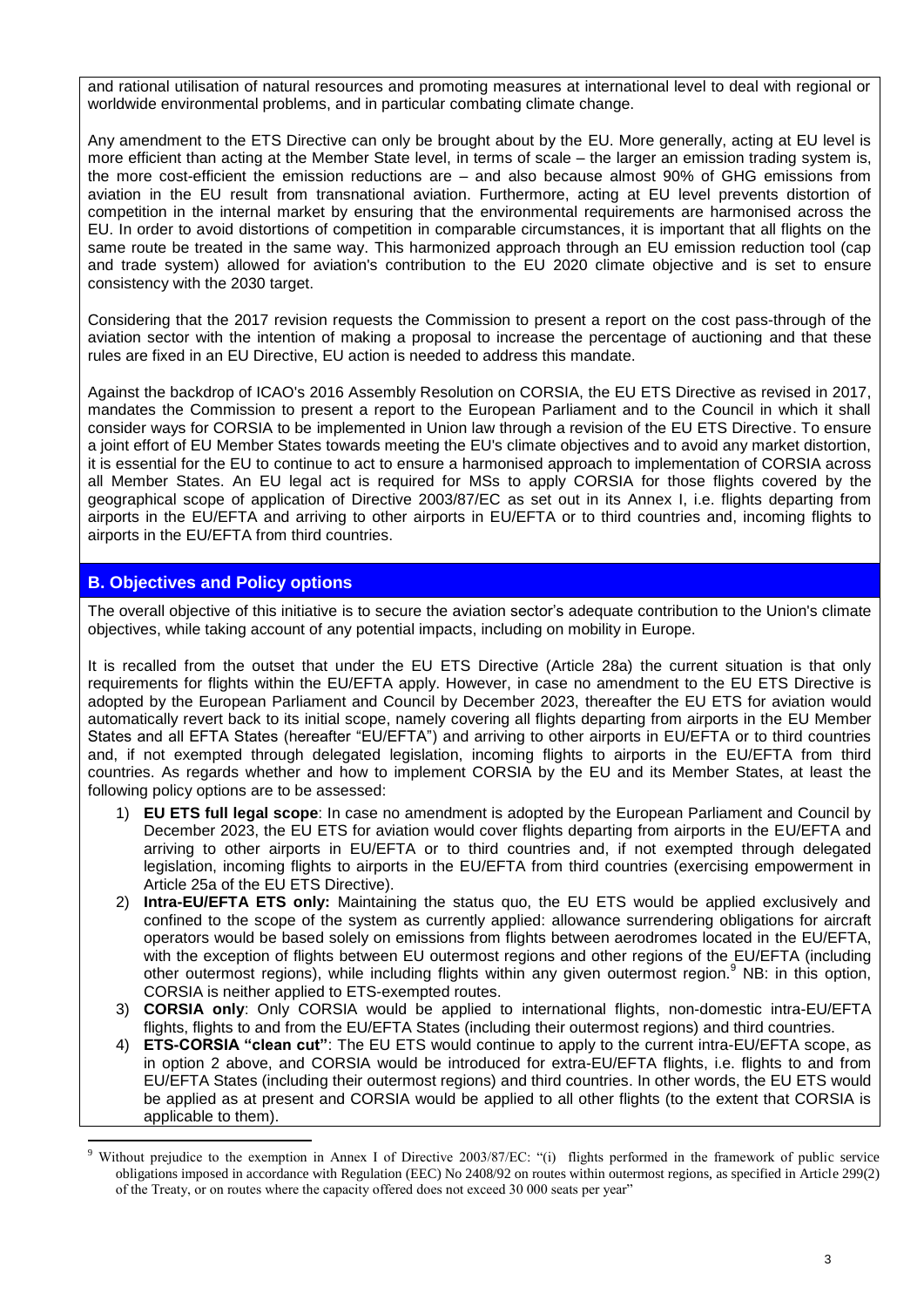- 5) **ETS-CORSIA "mix"**: Regarding non-domestic intra-EU/EFTA flights, the EU ETS would apply up to each operator's 2020 emissions. Above the 2020 emissions, CORSIA would apply. Regarding flights between EU/EFTA States (including their outermost regions) and third countries, CORSIA would apply on emissions above 2020 levels. This option would cover domestic flights.
- 6) **ETS-CORSIA "mix" according to licence of aircraft operators**: The EU ETS would apply to nondomestic, intra-EU/EFTA flights, operated by operators with licences issued by Member States. For operators with licences issued by third countries, only CORSIA would apply on those non-domestic intra-EU/EFTA flights and flights between EU/EFTA States (including their outermost regions) and third countries. This option would not cover domestic flights.

As regards auctioning and allocation, the EU ETS Directive requires the Commission to study the ability of the aviation sector to pass on the cost of  $CO<sub>2</sub>$  to its customers in both the EU ETS and ICAO's market-based measure, comparing this to industries and to the power sector, and with the intention to propose to increase the percentage of auctioning pursuant to the review referred to in Article 28b(2). In 2006, the Commission Impact Assessment concluded that a proportion of allowances would not imply unreasonable costs, as airlines would be expected to be able to pass on, to a large extent or even in full, the cost of participating and whether allowances are received free of charge or against payment would not be expected to make any difference to this cost passthrough decision. Auctioning would also make the allocation more efficient, and auctioning revenues could be used to mitigate GHG emissions<sup>10</sup>. By 2008, the Commission had reviewed the appropriate percentage of allowances to be auctioned beyond 2012, and concluded that free allocation to aviation should decrease each year so as to result in full auctioning in 2020<sup>11</sup>. The Commission's 2013 Impact Assessment<sup>12</sup> did not reach conclusions on cost pass-through behaviour, while a fourth Impact Assessment<sup>13</sup> concluded that "*all costs that incurred by aircraft operators … are likely to be passed through to the end-consumers*" while noting empirical evidence on the minor economic impact the EU ETS for aviation had had on ticket prices for consumers.

Against this background, the Political Guidelines for the European Commission 2019-2023<sup>14</sup> state that there will be a proposal to reduce the free allowances allocated to airlines, and this is re-stated in the recent Communication on a European Green Deal <sup>15</sup>: "*the Commission will propose … to reduce the EU Emissions Trading System allowances allocated for free to airlines*". Therefore, in parallel to looking into the issues of cost pass through and assessing increased auctioning in the Impact Assessment, there will be examination of the following alternative policy options to modulate the share of free allocation are to be addressed, relative to the current situation (a *de jure* 85% free allocation):

- 0) **Status quo**: The current legally situation is perpetuated until 2030, i.e. the 15% auctioning share.
- 1) **Immediate phase-out**: 100% auctioning from the entry into force of the revision.
- 2) **Swift phase-out**: Full auctioning by 2025, starting with an auctioning share of 60% in 2023, and a share of 80% in 2024.
- 3) **Slow phase-out:** A linear increase year-by-year to full auctioning by 2030 starting from 20% in 2023.
- 4) **Slow reduction**: A linear increase year-by-year starting with an auctioning share of 20% in 2023 and ending at 55% in 2030.

Each of the options also embodies different levels of revenues from auctioning. Stakeholder input would also be sought on potential use of these revenues to contribute to emissions' reductions.

The climate, social and economic impacts, as well as non-climate aspects of environmental integrity of the different options, related to CORSIA and the level of auctioning will be assessed as per the specific sections below, including impacts on simplification and regulatory burden. It will be assessed whether the options achieve the objectives - consistency with the EU climate objective and the principle of non-backsliding under the Paris Agreement - and do so in a proportionate and fair way, whether they are aligned with the policy of objectives and approaches set out in existing EU legislation that is relevant for promoting decarbonisation of aviation (such as the Renewable Energy Directive), and whether they are coherent with the European Green Deal. Ensuring equal treatment and avoiding distortion of competition on routes shall be integral to each option.

<sup>1</sup>  $10$  SEC(2006)1685

 $11$  COM(2008)16

 $12$  SWD (2013)430

<sup>13</sup> SWD (2017) 31

<sup>14</sup> https://ec.europa.eu/commission/sites/beta-political/files/political-guidelines-next-commission\_en.pdf

<sup>&</sup>lt;sup>15</sup> COM(2019)64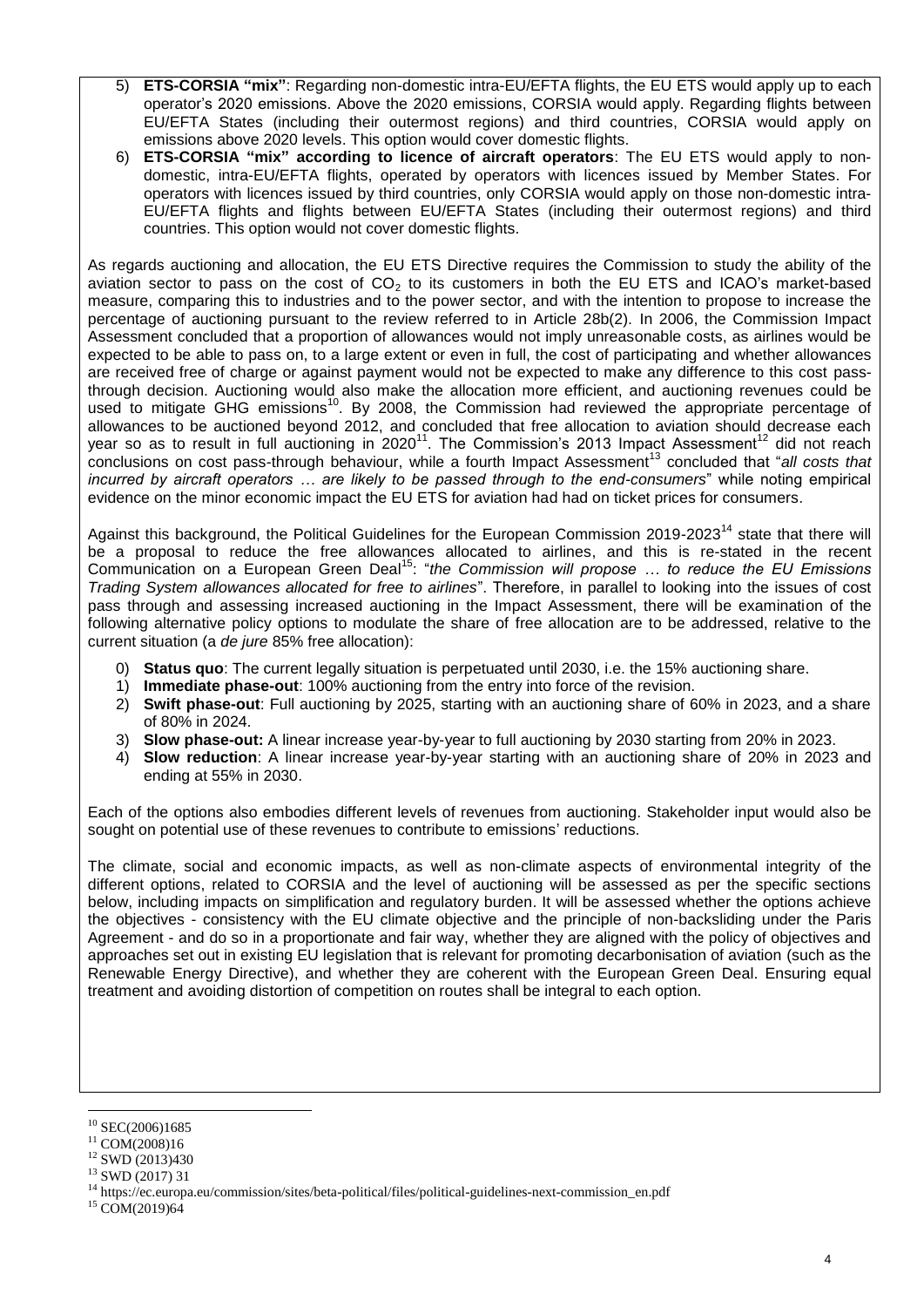# **C. Preliminary Assessment of Expected Impacts**

#### **Likely economic impacts**

The failure to put a price on carbon/climate externalities is equivalent to subsidising polluting activities. Europe is among the most advanced regions in the world in addressing this climate externality through a market-based measure (EU ETS), which, presently, covers aviation within the EEA. However, despite this measure and compared notably to other transport modes, aviation's climate externalities are continuing to grow and are insufficiently addressed.

The possible economic impacts were already examined in the context of the last revision of the EU ETS for aviation and will be built upon regarding the various options to be analysed now. These impacts will be assessed for the aviation sector (for European and non-European operators alike) and closely related sectors, also considering the necessary level playing field with other modes of transport. This is intended to address uncertainties and to assess how economic impacts may be affected by changes in parameters (uncertainty and sensitivity analyses) and which impacts are likely to change over time and how. Specifically, the assessment will include impacts on:

- Airlines' internal and external competitiveness, including in relation to hubs, operating costs, prices and demand, as well auctioning costs with or without feedback into the aviation sector (e.g. subsidies for R&D), auctioning revenues, and costs passed through to consumers
- Positive and negative externalities from other related industries, e.g. tourism sector competitiveness, sustainability and/or impacts incurred from oversaturation
- Environmental externalities (climate and non-climate)
- Competition among airlines, in particular in relation to direct city pair routes, and one-stop services
- Economic development of EU regions, in relation to connectivity implications
- Outermost regions, especially in relation to connectivity implications
- Significant initiatives and investments in technological development and operational optimization that go beyond evolutionary/marginal advancements
- Climate financing in different economic sectors in the EU.

As reported in past impact assessments conducted by the Commission regarding the EU ETS for aviation (SEC(2006)1684, SWD(2013)430 and SWD(2017)31), the economic impact of the EU ETS has so far been assessed as minor compared to other cost components incurred by the sector (this has also been confirmed in the 2015 EU Aviation Strategy adopted by the Commission<sup>16</sup>). In 2018, 53% of verified emissions were covered by allowances acquired from auctions or from other sectors, while free allowances were provided to operators for 45.5% of their emissions (the remaining 1.5% were covered through international offset credits). Assuming a full or at least a substantial - pass-through of the costs for airlines stemming from these shares to passengers, this has so far led to estimated minimal increases in airfares, based on internal calculations. However, in the context of developments on the EU carbon market and the expected sustained strong increase in aviation activities, there may be economic impacts on operators and passengers. Given that, at present, the aviation sector acquires allowances from other sectors, mainly the power sector, impacts across sectors under the EU ETS could also be expected. Concerning CORSIA, the possible price impact will primarily depend on the choice of eligible offsets to be used for CORSIA's compliance. In addition, impacts on technological developments, innovation and research will also be assessed. Finally, for the tourism sector – which is dominated by SMEs – and other closely aviationrelated sectors, and for connectivity in general, potential impacts will be assessed for the EU economy as a whole and for individual Member States.

# **Likely social impacts**

<u>.</u>

It is foreseen that the impact assessment for this initiative identifies direct and indirect social impacts and how they occur for all policy options, in line with the Commission's better regulation guidelines on impact assessments. This is to address uncertainties and how social impacts may be affected by changes in parameters (uncertainty and sensitivity analysis) and which impacts are likely to change over time and how. The following potential impacts will be assessed as a minimum:

- Impact on lower income groups, in terms of their access to mobility services, due to potential changes in air ticket prices
- Impact on employment in the aviation sector, tourism and other closely aviation-related sectors
- Social impacts on the outermost regions resulting from possible additional costs and connectivity implications for those regions.

<sup>&</sup>lt;sup>16</sup> See[: https://ec.europa.eu/transport/modes/air/aviation-strategy\\_en](https://ec.europa.eu/transport/modes/air/aviation-strategy_en)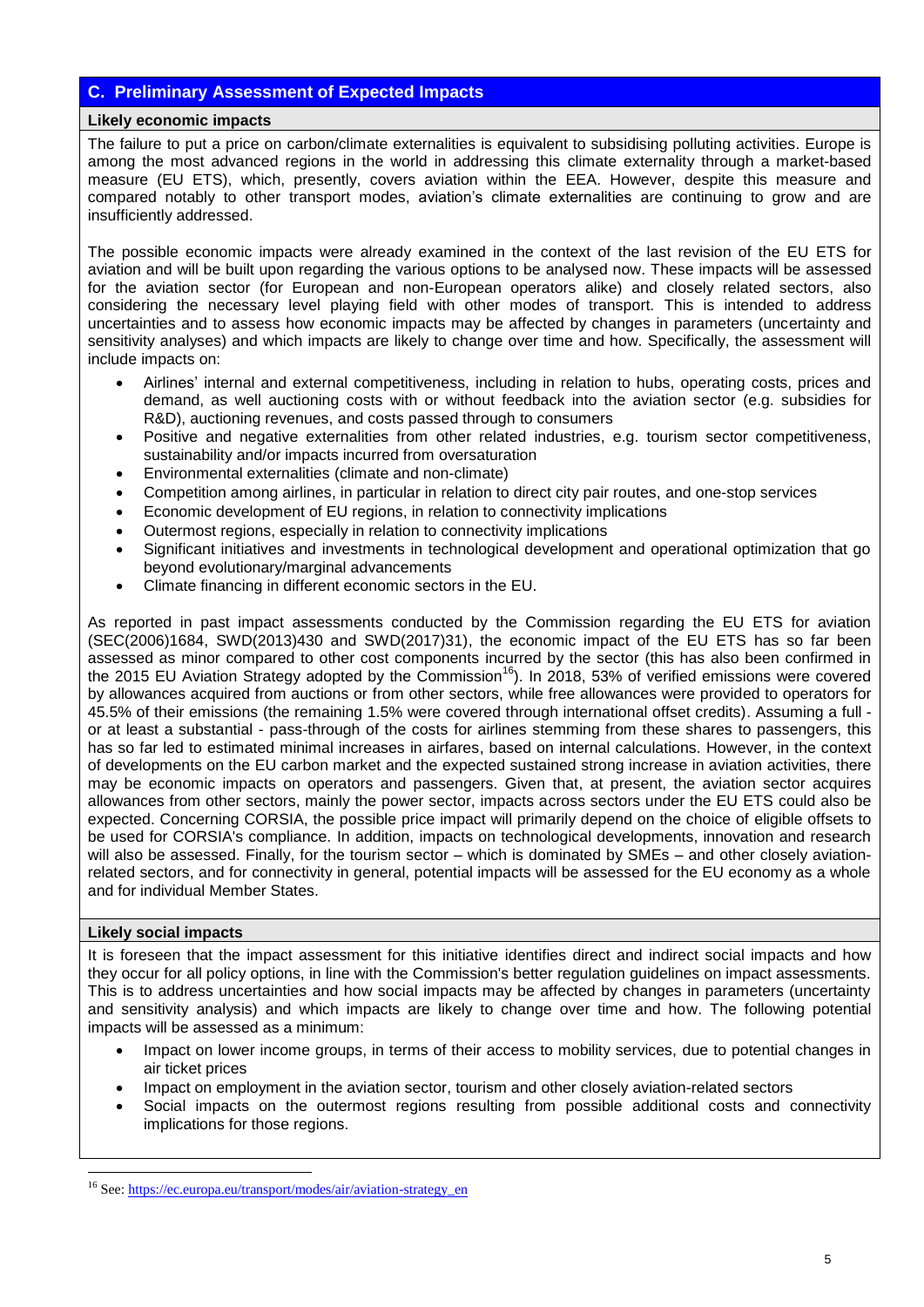#### **Likely environmental impacts**

To support the assessment of the environmental impacts, the report from the Commission to the co-legislators will among others examine the ambition and overall environmental integrity of CORSIA, including its general ambition in relation to targets under the Paris Agreement, level of participation, enforceability, transparency, penalties for non-compliance, processes for public input, quality of offset credits, monitoring, reporting and verification of emissions, registries, accountability as well as rules on the use of biofuels (i.e. features mandated under the EU ETS Directive as last revised).

As a matter of the very objective of this initiative, environmental impacts in form of a reduction of greenhouse gas emissions should be analysed, in particular:

- A direct impact on overall aviation emissions (domestic in the EU and globally, international credits for CORSIA), including also a comparison between the EU ETS and CORSIA
- An indirect impact through the purchase and surrendering of EU allowances from other EU ETS sectors and offsets (as emissions are capped for aviation, the purchasing of allowances by airlines from other sectors leads to reductions in these sectors)
- Non-climate environmental impacts linked to the quality of the offsets, such as indirect land use impacts from the use of certain biofuels, impacts on biodiversity and co-benefits in terms of local noise and air pollution through a potential decrease in aviation fuel consumption. Stemming from these co-benefits and climate change mitigation, health benefits are expected.

To the extent feasible, alongside looking at the level of participation and domestic legislation by third countries, the impacts of the chosen option and positions of other countries on the commitments of third countries to implement CORSIA and vice versa will also be examined, given the need for all countries to act to reduce emissions. It will also be relevant to examine the impacts of the chosen option on countries with their own ETS that includes aviation.

A different study carried out for the European Commission -to fulfil the legal requirement under Article 30(d) of the EU ETS Directive- is examining the non-CO<sub>2</sub> climate impacts of aviation. Such impacts could be considered drawing from that study, to the extent it is available and relevant.

#### **Likely impacts on fundamental rights**

No impacts on fundamental rights are foreseen.

# **Likely impacts on simplification and/or administrative burden**

The EU ETS legislation regarding aviation has consistently favoured approaches to minimize the regulatory burden for both economic operators and administrations. In particular, a number of simplifications were introduced for small emitters, such as simplified monitoring, reporting and verification requirements and the introduction of a *de minimis* threshold to remove any obligations for small, non-commercial aircraft operators operating flights with total annual emissions lower than 1000 tonnes per year.

The implementation of CORSIA by the EU would require additional one-off costs. These costs should be minimal for operators and national administrators in the EU ETS as it can be expected that the existing EU ETS infrastructure and processes could equally be used for CORSIA, thereby allowing for a smooth implementation and the minimisation of administrative burden. In terms of ongoing administration, similar key administrative tasks would have to be carried out under CORSIA as under the EU ETS.

The objective of minimising the administrative burden and ensuring a harmonious inter-action between the EU ETS and CORSIA will be closely considered.

# **D. Evidence Base, Data collection and Better Regulation Instruments**

#### **Impact assessment**

An impact assessment is being prepared to support the preparation of this initiative and to inform the Commission's decision. This work has started in 2019 and the assessment is planned to be completed by the end of 2020.

DG Climate Action is the lead DG, working closely with DG Mobility and Transport (lead DG in ICAO), notably through the dedicated inter-service group where other relevant DGs also participate, namely the Secretariat General, Legal Service, DG COMP, DG ECFIN, DG ENER, DG ENV, DG GROW, DG REGIO, DG RTD, DG TAXUD, DG TRADE.